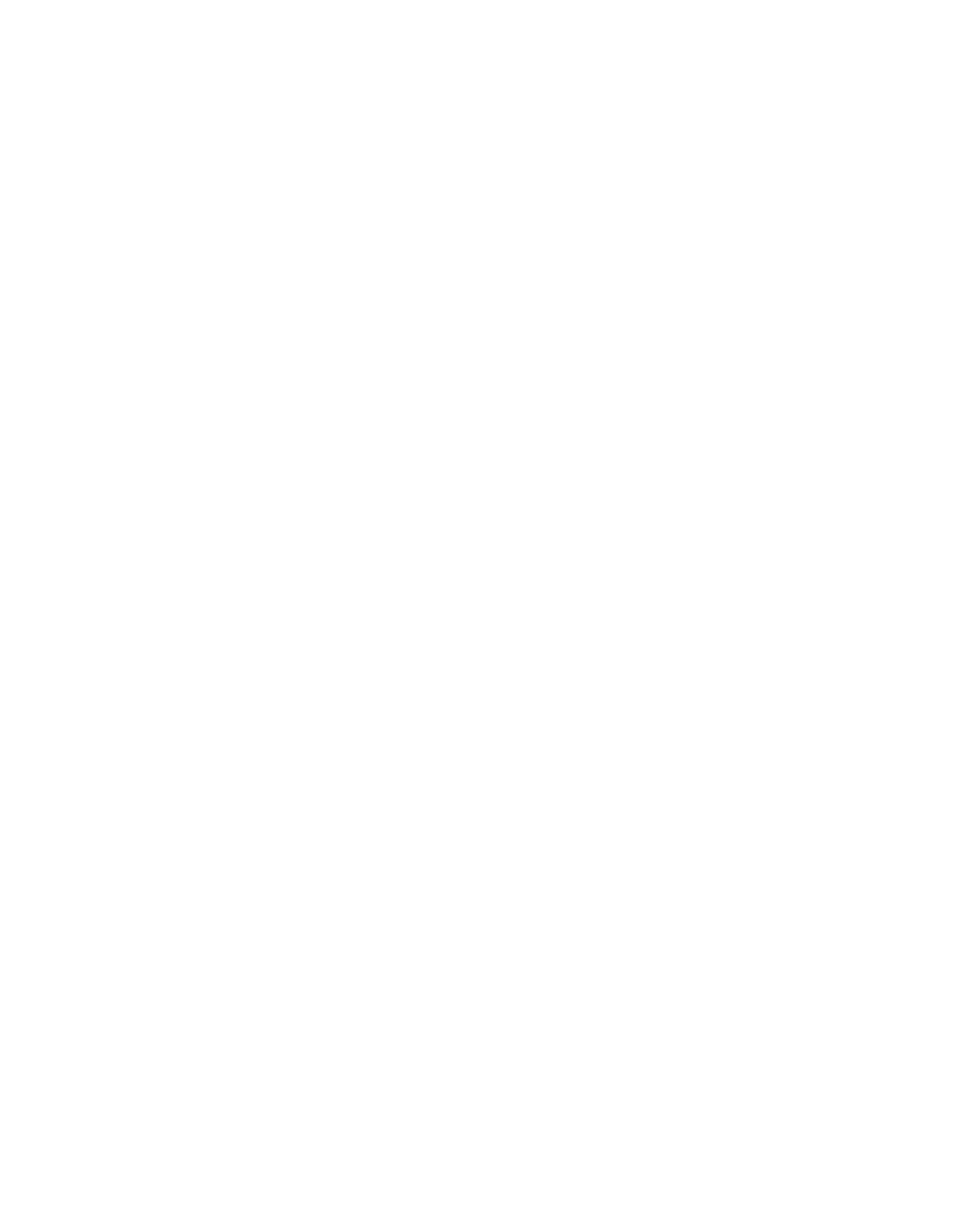## **QUALITY ASSURANCE STATEMENT**

The Federal Highway Administration provides high-quality information to serve Government, industry, and the public in a manner that promotes public understanding. Standards and policies are used to ensure and maximize the quality, objectivity, utility, and integrity of its information. FHWA periodically reviews quality issues and adjusts its programs and processes to ensure continuous quality improvement.

## **NOTICE**

Comments on this report are requested to be provided to the Evaluation Team by October 10, 2003, in written form via e-mail, fax, or mail to:

Mark Jensen Science Applications International Corporation 2715 Southview Avenue Arroyo Grande, CA 93420 Phone: 805-473-2471 Fax: 805-456-3961 E-mail: jensenm@saic.com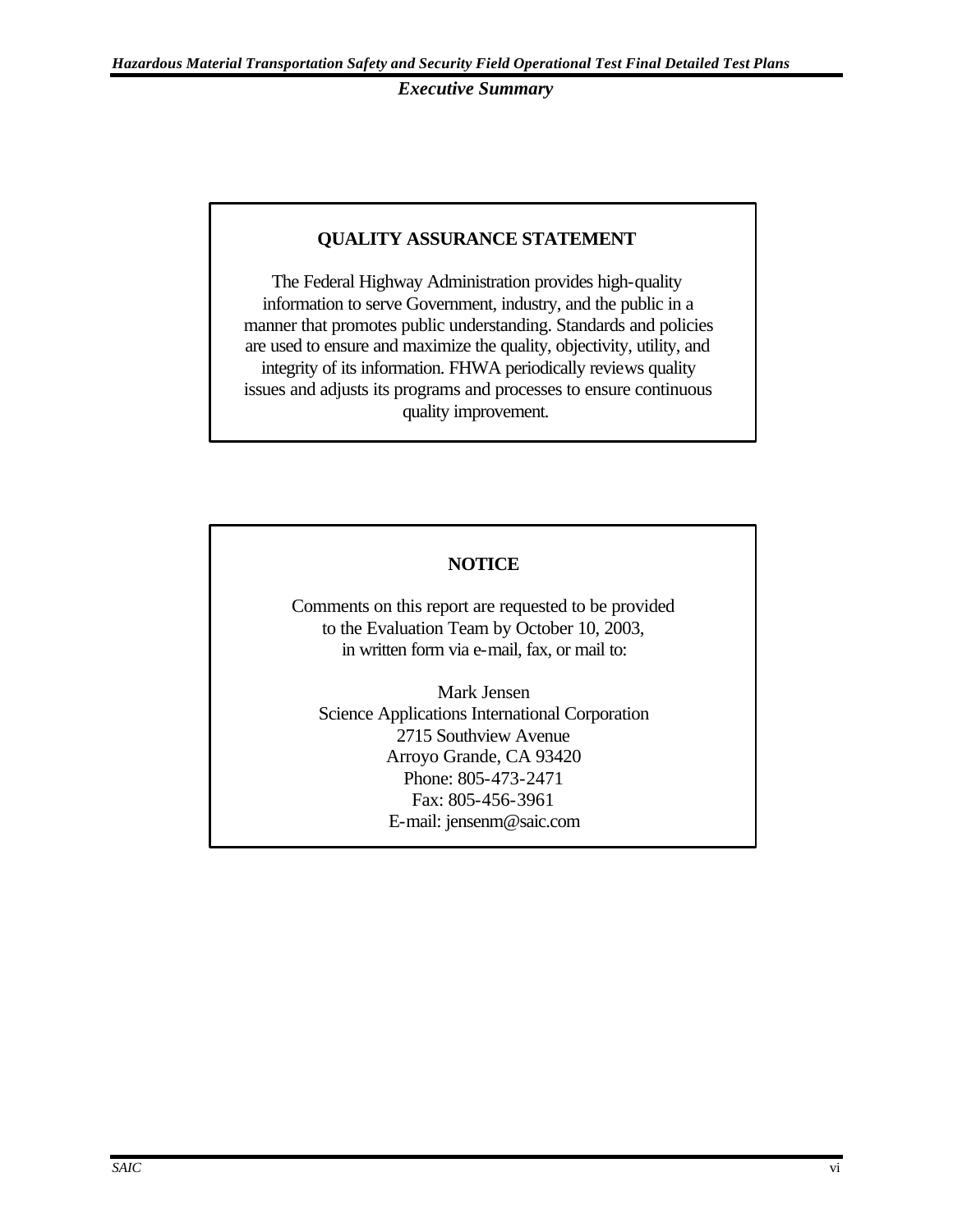## **THIS PAGE LEFT INTENTIONALLY BLANK.**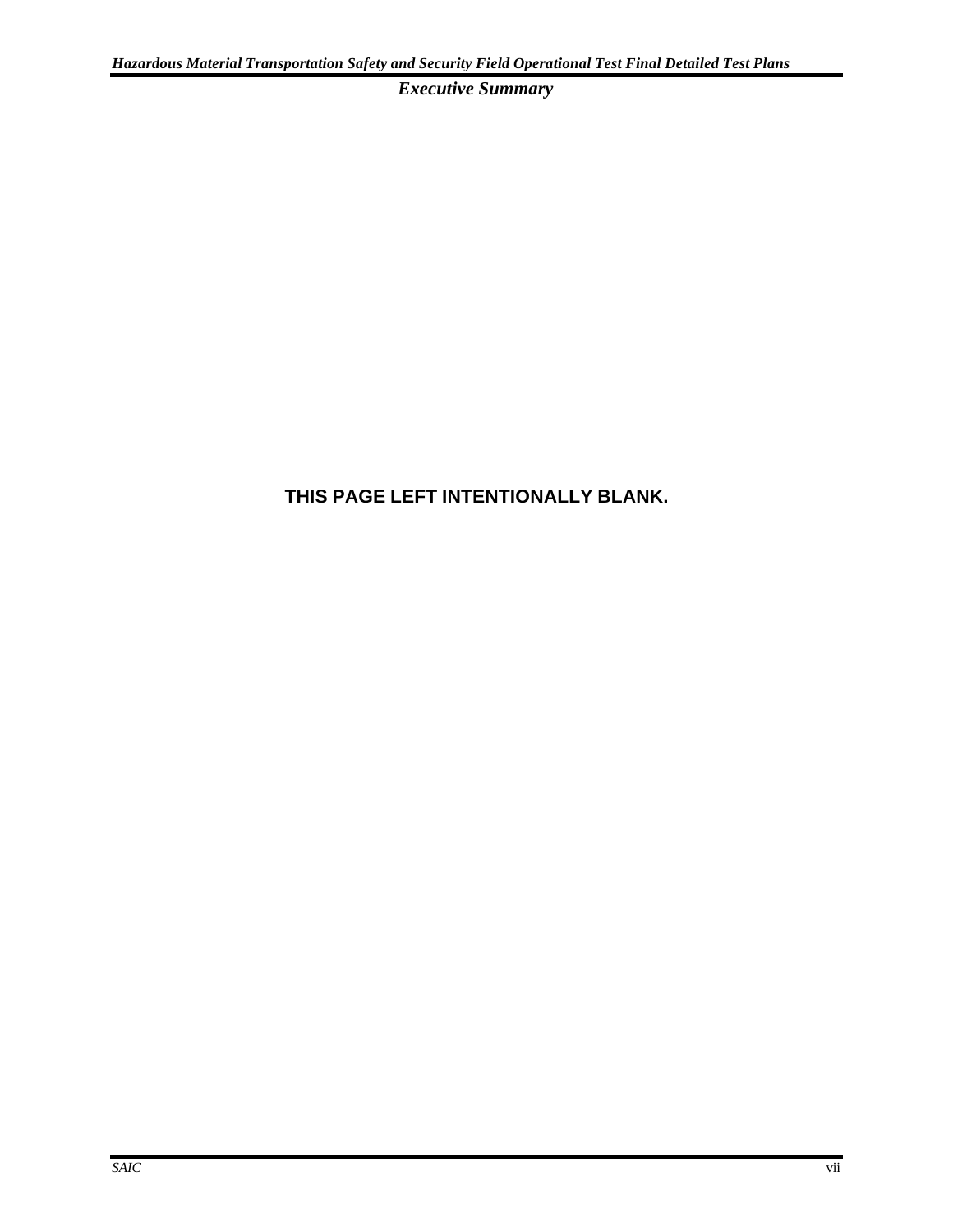## **EXECUTIVE SUMMARY**

The tragic events of September 11, 2001, and the more recent events of war with Iraq during the Spring of 2003, resulted in a significant heightened level of concern from federal government officials and transportation industry members regarding the secure transport of hazardous materials. These security issues focus on HazMat shipments as potential targets for terrorists. HazMat shipments through intermodal connectors, modes, and facilities are all prospective targets for domestic acts of terrorism, and pose a much greater concern to public safety than most other shipment types. HazMat shipments, especially fuels and chemicals, present an attractive target for terrorists due to the multiple points of vulnerability. These vulnerabilities exist at shipper, motor carrier, and shipment recipient facilities and shipment movement en route throughout the nation's roadway infrastructure.

The Federal Motor Carrier Safety Administration (FMCSA), working in close cooperation with the Transportation Security Administration (TSA), has proactively addressed public and private sector HazMat security concerns by identifying potential security risks related to HazMat transportation and proposing solutions to minimize those risks. FMCSA embarked on a program to improve HazMat security and safety by using regulatory measures, security assessments, and outreach efforts.

Science Applications International Corporation (SAIC) is leading the Evaluation Team effort with assistance from Cambridge Systematics, Inc. (CSI). The Evaluation Team will appraise the impact of selected technology solutions regarding the security, safety, and operational efficiency of HazMat movements from shipper to en-route transport to final delivery. Particular emphasis will be placed on revealing levels of vulnerability within the HazMat movement chain by conducting a risk assessment. The Evaluation Team will coordinate activities with the Operational Test Team, led by Battelle (with individual task and deployment assistance from Total Security Services International, Inc. [TSSI] and Qualcomm), to obtain quantitative and qualitative test-generated data and information. This data and information will be used to develop a benefit-cost assessment for test component and integrated systems for improving HazMat security, safety, and operational efficiency.

The objective of this *Hazardous Material (HazMat) Transportation Safety and Security Field Operational Test (FOT) Final Detailed Test Plans* evaluation is to measure the impact of technology solutions on the safety, security, and operational efficiency of HazMat movements from shipper to en-route transport to final delivery. During the FOT, a suite of technologies will be tested across nine distinct operational/technology scenarios. These are comprised of four base scenarios, of which each represent a key segment of the HazMat industry. Within each segment, there are at least two participating companies using multiple technology suites to test the broadest combination of technologies in the multiple operational environments. Tables ES-1 through ES-4 provide an overview of the salient features of each scenario, summarizing the operational characteristics, the evaluation approach, the technologies tested, and the breakout of the sub-scenarios.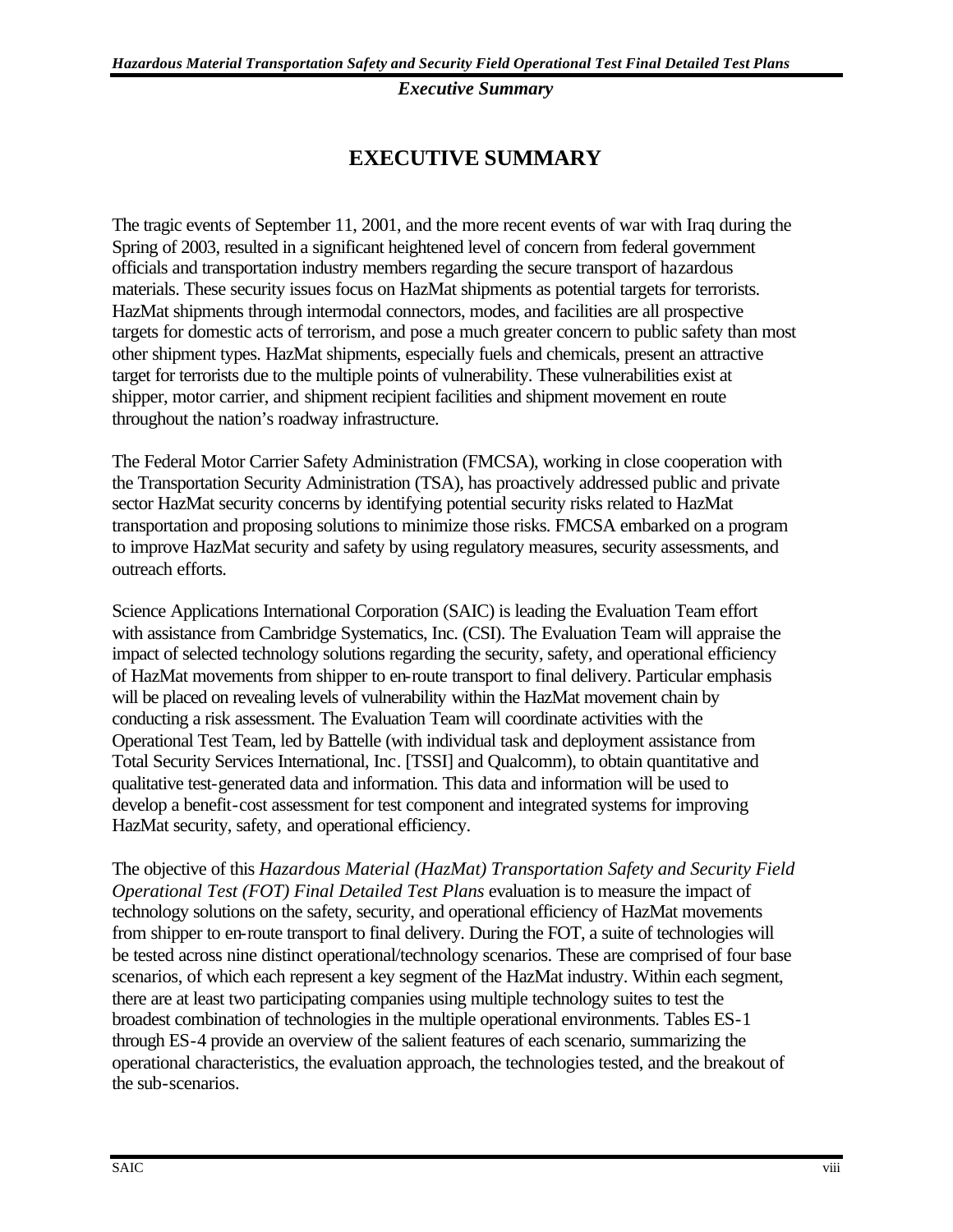Throughout the FOT, data will be collected for the following elements:

- Baseline carrier operations
- FOT technology event capture
- Participant perceptions of technology efficacy and practicality
- Motor carrier industry and vendor community alternatives to the FOT test technologies
- Results of staged events

These data elements are designed to test the combinations of FOT technologies under conditions simulating attacks on HazMat loads.

This Detailed Test Plans document describes the evaluation in hierarchical order, from methodological overview to greater levels of detail of data elements and evaluation activities, in three related report sections:

The evaluation methodology (Section  $2$ ) – which describes the research approach, measurements to be made, types of data that will be collected to support the analyses, and the analytical framework for conducting the evaluation assessments. This section enables the definition of the evaluation assessments, neutral of the complex association of technologies to individual test scenarios, in order to present concise descriptions of analytical approach.

The linkage of the elements presented Section 2 to the two subsequent sections and to the Deployment Team's project documentation is based on the individual test technologies and their previously defined relationships to functional requirements, vulnerabilities, and deployment scenarios.

• Component technology functions and test data streams (Section 3) – provides details on the key functional and technical features for each of the component technologies at the individual technology level. Along with descriptions of the component technologies, there are specific examples of potential data collection elements for each applicable component technology. Section 3 augments the higher level functional and data descriptions presented in Section 2 (evaluation methodology), albeit on a single technology basis. The importance of this section is that it creates a logical linkage from evaluation method to scenario-specific evaluation activities, described below.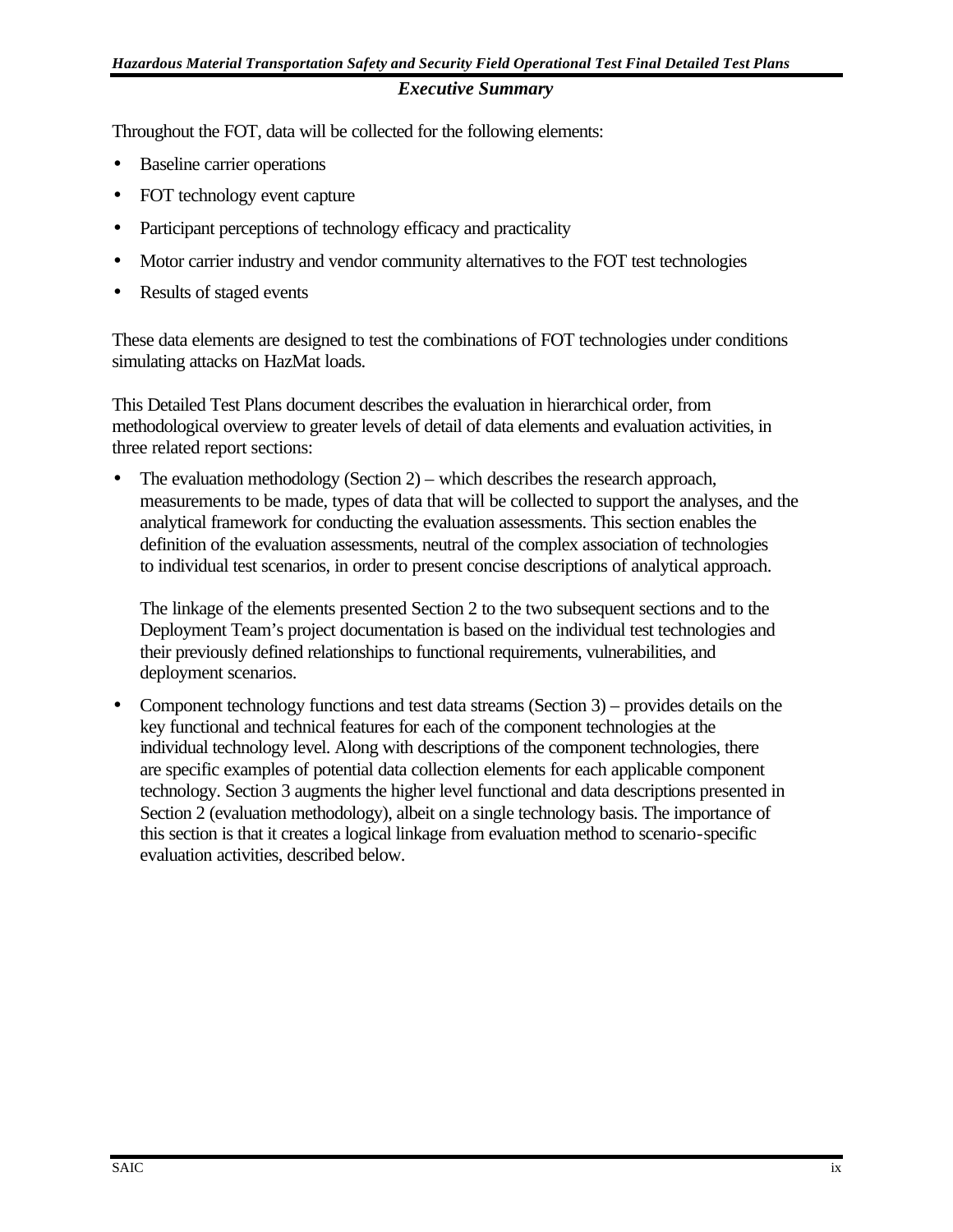| <b>Configuration Parameters</b>    | <b>Description</b>                                                                                                                                                                                                                                                                                                               |
|------------------------------------|----------------------------------------------------------------------------------------------------------------------------------------------------------------------------------------------------------------------------------------------------------------------------------------------------------------------------------|
| <b>Operational Characteristics</b> | The Bulk Fuel Delivery scenario will test the application of several<br>technologies to improve the security, safety, and operational efficiency of<br>delivering truckload quantities of fuel to retail locations. This scenario will<br>involve short haul fuel delivery vehicles transporting Class 3 (Flammable<br>Liquids). |
| <b>Evaluation Approach</b>         | • Safety and Security Evaluation Approach - Ability of technology<br>systems to enhance detection and response to illicit activities through<br>vehicle tracking, mobile communications, driver authentication,<br>emergency alerts and the ability to disable a vehicle.                                                        |
|                                    | The assessment is guided by FOT technical data, user perceptions, and<br>$\bullet$<br>staged tests as directed and reviewed by an Expert HazMat Security<br>Panel and Delphi Group.                                                                                                                                              |
|                                    | • Operational Efficiency Evaluation Approach - Ability of technology<br>systems to enhance motor carrier operational performance through<br>vehicle tracking and mobile communications.                                                                                                                                          |
| <b>Test Technologies</b>           | • Wireless Satellite Communications (with GPS).                                                                                                                                                                                                                                                                                  |
|                                    | • Wireless Terrestrial Communications.                                                                                                                                                                                                                                                                                           |
|                                    | • Driver Authentication with Global Login.                                                                                                                                                                                                                                                                                       |
|                                    | • Intelligent Onboard Computers (OBC) with Remote Vehicle Disabling<br>Dispatcher or parameter set.                                                                                                                                                                                                                              |
|                                    | • Panic Button in dash.                                                                                                                                                                                                                                                                                                          |
|                                    | • Panic Button Wireless/Remote with Remote Vehicle Disabling and<br>Remote Emergency Notification.                                                                                                                                                                                                                               |
| Sub-Scenarios                      | • 1A Dupre/Bulk Fuel Delivery                                                                                                                                                                                                                                                                                                    |
|                                    | • 1B Cox Petroleum/Bulk Fuel Delivery/Configuration 1                                                                                                                                                                                                                                                                            |
|                                    | • 1B Cox Petroleum/Bulk Fuel Delivery/Configuration 2                                                                                                                                                                                                                                                                            |
|                                    | • 1B Cox Petroleum/Bulk Fuel Delivery/Configuration 3                                                                                                                                                                                                                                                                            |
|                                    | • 1B Cox Petroleum/Bulk Fuel Delivery/Configuration 4                                                                                                                                                                                                                                                                            |

## **Table ES-1. Scenario 1 Basic Configuration Parameters**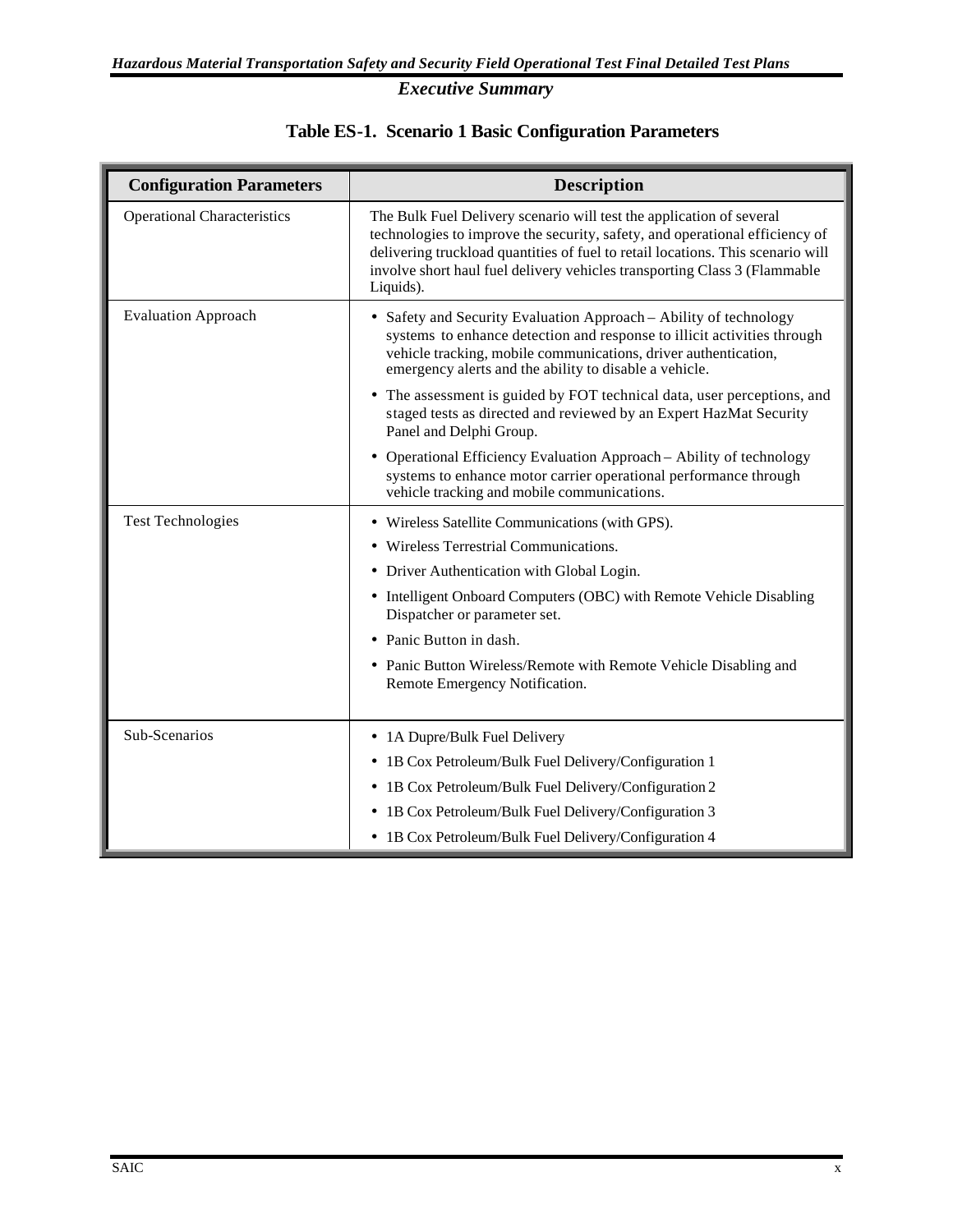| <b>Configuration Parameters</b>    | <b>Description</b>                                                                                                                                                                                                                                                                                                                                                                                                                                                            |
|------------------------------------|-------------------------------------------------------------------------------------------------------------------------------------------------------------------------------------------------------------------------------------------------------------------------------------------------------------------------------------------------------------------------------------------------------------------------------------------------------------------------------|
| <b>Operational Characteristics</b> | The LTL High Hazard scenario will test the application of several<br>technologies to improve the security, safety, and operational efficiency of<br>delivering less than truckload quantities of liquid chemicals. This scenario<br>will involve transporting LTL High Hazard materials. A portion of the<br>FOT will monitor a lower cost (terrestrial hardware) technology installed<br>on a national LTL fleet with a very high degree of integration and<br>efficiencies. |
| <b>Evaluation Approach</b>         | • Safety and Security Evaluation Approach – Ability of technology<br>systems to enhance detection and response to illicit activities through<br>vehicle tracking, mobile communications, driver authentication,<br>emergency alerts, and the ability to disable a vehicle.                                                                                                                                                                                                    |
|                                    | • The assessment is guided by FOT technical data, user perceptions, and<br>staged tests as directed and reviewed by an Expert HazMat Security<br>Panel and Delphi Group.                                                                                                                                                                                                                                                                                                      |
|                                    | • Operational Efficiency Evaluation Approach - Ability of technology<br>systems to enhance motor carrier operational performance through<br>vehicle tracking and mobile communications.                                                                                                                                                                                                                                                                                       |
| <b>Test Technologies</b>           | • Wireless Satellite Communications (with GPS).                                                                                                                                                                                                                                                                                                                                                                                                                               |
|                                    | • Wireless Terrestrial Communications.                                                                                                                                                                                                                                                                                                                                                                                                                                        |
|                                    | • Driver Authentication with Global Login.                                                                                                                                                                                                                                                                                                                                                                                                                                    |
|                                    | • Intelligent Onboard Computers (OBC) with Remote Vehicle Disabling<br>Dispatcher or parameter set.                                                                                                                                                                                                                                                                                                                                                                           |
|                                    | • Panic Button in dash.                                                                                                                                                                                                                                                                                                                                                                                                                                                       |
| Sub-Scenarios                      | • 2A Distribution Technologies/LTL High Hazard                                                                                                                                                                                                                                                                                                                                                                                                                                |
|                                    | • 2B Roadway/LTL High Hazard                                                                                                                                                                                                                                                                                                                                                                                                                                                  |

## **Table ES-2. Scenario 2 Basic Configuration Parameters**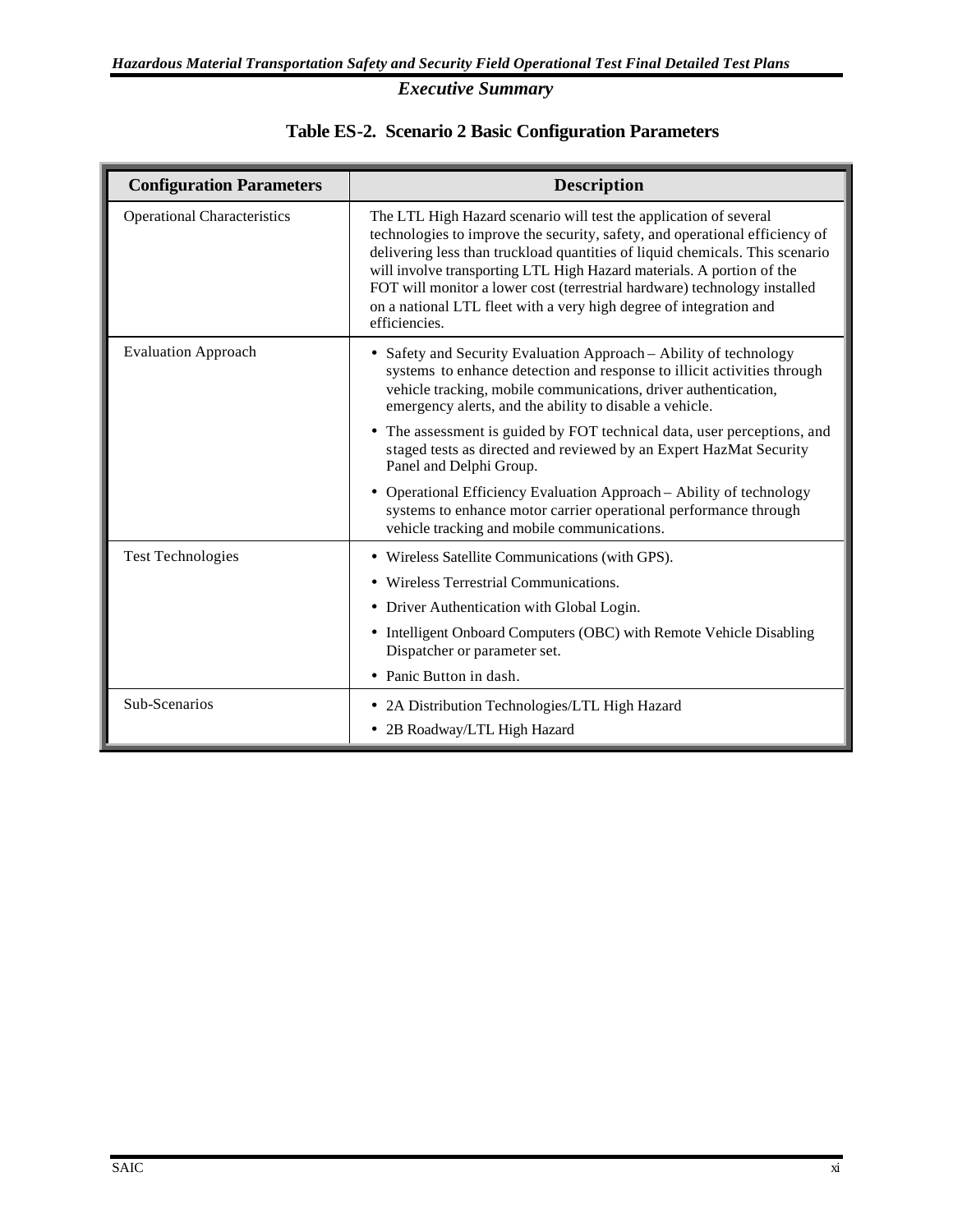| <b>Configuration Parameters</b>    | <b>Description</b>                                                                                                                                                                                                                                                                                                                            |
|------------------------------------|-----------------------------------------------------------------------------------------------------------------------------------------------------------------------------------------------------------------------------------------------------------------------------------------------------------------------------------------------|
| <b>Operational Characteristics</b> | The Bulk Chemical scenario will test the application of several<br>technologies to improve the security, safety, and operational efficiency of<br>delivering bulk truckload quantities of chemicals. This scenario will<br>involve chemical delivery vehicles transporting chemical, plastic,<br>industrial, and agricultural products.       |
| <b>Evaluation Approach</b>         | • Safety and Security Evaluation Approach – Ability of technology<br>systems to enhance detection and response to illicit activities through<br>vehicle tracking, mobile communications, driver authentication,<br>emergency alerts, ability to disable a vehicle, and to authenticate and<br>document load information and chain of custody. |
|                                    | • The assessment is guided by FOT technical data, user perceptions, and<br>staged tests as directed and reviewed by an Expert HazMat Security<br>Panel and Delphi Group.                                                                                                                                                                      |
|                                    | • Operational Efficiency Evaluation Approach - Ability of technology<br>systems to enhance motor carrier operational performance through<br>vehicle tracking, mobile communications, and real-time access to<br>shipment information and status.                                                                                              |
| <b>Test Technologies</b>           | • Wireless Satellite Communications (with GPS).                                                                                                                                                                                                                                                                                               |
|                                    | • Driver Authentication with Biometrics and Smart Cards.                                                                                                                                                                                                                                                                                      |
|                                    | • Electronic Supply Chain Manifest (ESCM).                                                                                                                                                                                                                                                                                                    |
|                                    | • Panic Button in dash.                                                                                                                                                                                                                                                                                                                       |
|                                    | • Panic Button Wireless/remote with Remote Vehicle Disabling and<br>Remote Emergency Notification.                                                                                                                                                                                                                                            |
| Sub-Scenarios                      | • 3A Transport Services                                                                                                                                                                                                                                                                                                                       |
|                                    | 3B Quality Distribution                                                                                                                                                                                                                                                                                                                       |
|                                    | • 3C Roeder Cartage                                                                                                                                                                                                                                                                                                                           |

## **Table ES-3. Scenario 3 Basic Configuration Parameters**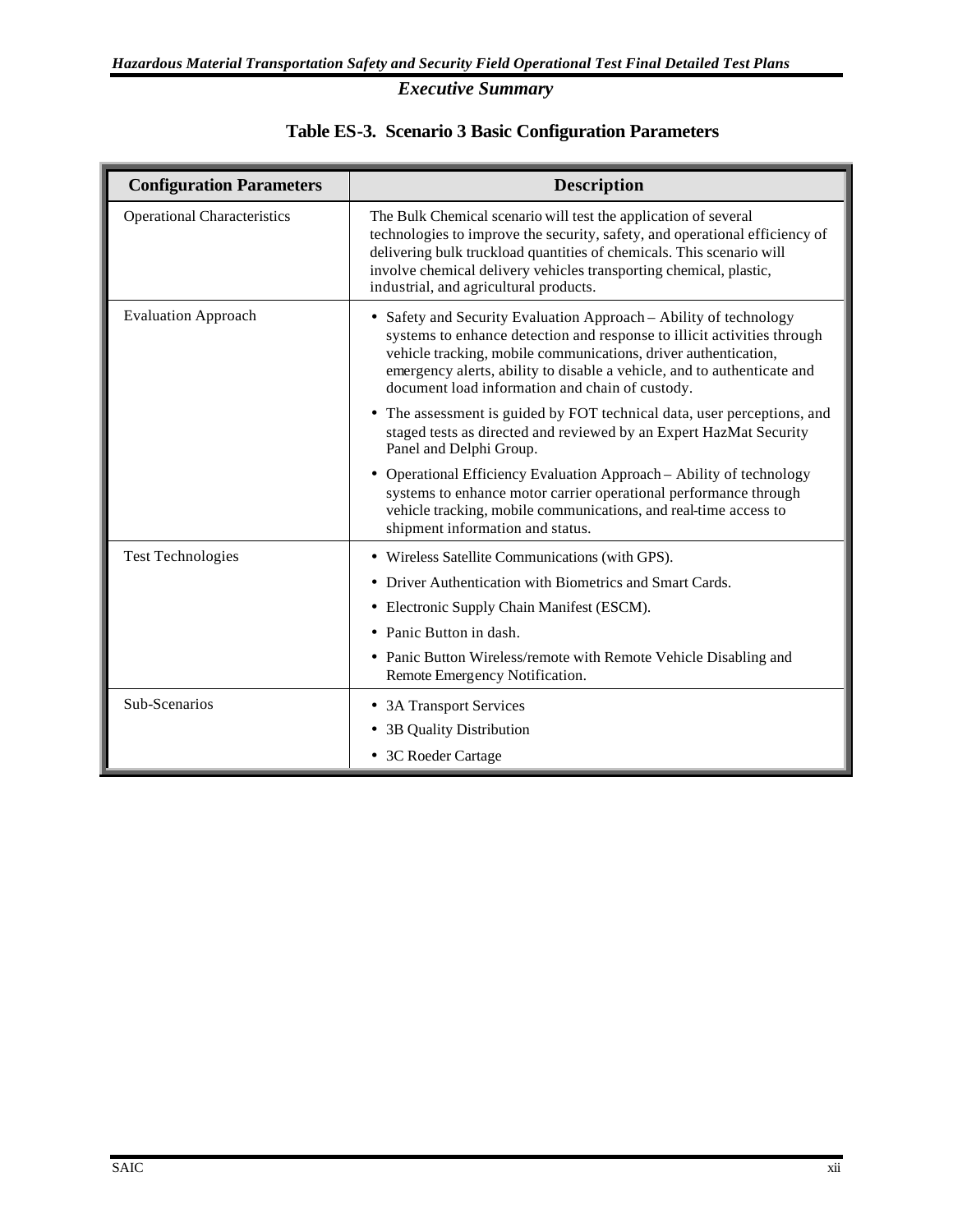| <b>Configuration Parameters</b>    | <b>Description</b>                                                                                                                                                                                                                                                                                                                                                                                                                                                                          |
|------------------------------------|---------------------------------------------------------------------------------------------------------------------------------------------------------------------------------------------------------------------------------------------------------------------------------------------------------------------------------------------------------------------------------------------------------------------------------------------------------------------------------------------|
| <b>Operational Characteristics</b> | The Truckload Explosives scenario will test the application of several<br>technologies to improve the security, safety, and operational efficiency of<br>delivering truckload shipments carrying explosive materials. This scenario<br>will involve Truckload Explosive delivery vehicles, delivering explosive<br>blasting type A, Class 1.1 - 1.6 explosives. One carrier in this scenario<br>performs many multiple load deliveries often with six to eight specific<br>loads per truck. |
| <b>Evaluation Approach</b>         | • Safety and Security Evaluation Approach - Ability of technology<br>systems to enhance detection and response to illicit activities through<br>vehicle tracking (both tractor and trailer-with alerts of unauthorized<br>untethering), mobile communications, driver authentication, emergency<br>alerts, ability to disable a vehicle, provide tamper-proof securement of<br>cargo, and to authenticate and document load information and chain of<br>custody.                            |
|                                    | • The assessment is guided by FOT technical data, user perceptions, and<br>staged tests as directed and reviewed by an Expert HazMat Security<br>Panel and Delphi Group.                                                                                                                                                                                                                                                                                                                    |
|                                    | • Operational Efficiency Evaluation Approach - Ability of technology<br>systems to enhance motor carrier operational performance through<br>vehicle tracking (with out of route alerts), mobile communications, and<br>real-time access to shipment information and status.                                                                                                                                                                                                                 |
| <b>Test Technologies</b>           | • Wireless Satellite Communications (with GPS).                                                                                                                                                                                                                                                                                                                                                                                                                                             |
|                                    | • Driver Authentication with Biometrics and Smart Cards.                                                                                                                                                                                                                                                                                                                                                                                                                                    |
|                                    | • Electronic Supply Chain Manifest (ESCM).                                                                                                                                                                                                                                                                                                                                                                                                                                                  |
|                                    | • Intelligent Onboard Computers (OBC) with Remote Vehicle Disabling<br>Dispatcher or parameter set.                                                                                                                                                                                                                                                                                                                                                                                         |
|                                    | • Intelligent Onboard Computers (OBC) with remote Trailer Door Lock                                                                                                                                                                                                                                                                                                                                                                                                                         |
|                                    | • Panic Button in dash.                                                                                                                                                                                                                                                                                                                                                                                                                                                                     |
|                                    | • Panic Button Wireless/remote with Remote Vehicle Disabling and<br>Remote Emergency Notification.                                                                                                                                                                                                                                                                                                                                                                                          |
|                                    | • Electronic Cargo Seals.                                                                                                                                                                                                                                                                                                                                                                                                                                                                   |
|                                    | Tethered and Untethered Trailer Tracking.                                                                                                                                                                                                                                                                                                                                                                                                                                                   |
|                                    | • Routing and Geo-Fence Mapping Software.                                                                                                                                                                                                                                                                                                                                                                                                                                                   |
| Sub-Scenarios                      | • 4A R&R Trucking/Truckload Explosives/Configuration 1                                                                                                                                                                                                                                                                                                                                                                                                                                      |
|                                    | 4A R&R Trucking/Truckload Explosives/Configuration 2                                                                                                                                                                                                                                                                                                                                                                                                                                        |
|                                    | 4A R&R Trucking/Truckload Explosives/Configuration 3                                                                                                                                                                                                                                                                                                                                                                                                                                        |
|                                    | 4B Dyno Transportation/Truckload Explosives/ Configuration 1                                                                                                                                                                                                                                                                                                                                                                                                                                |
|                                    | • 4B Dyno Transportation/Truckload Explosives/ Configuration 2                                                                                                                                                                                                                                                                                                                                                                                                                              |

## **Table ES-4. Scenario 4 Basic Configuration Parameters**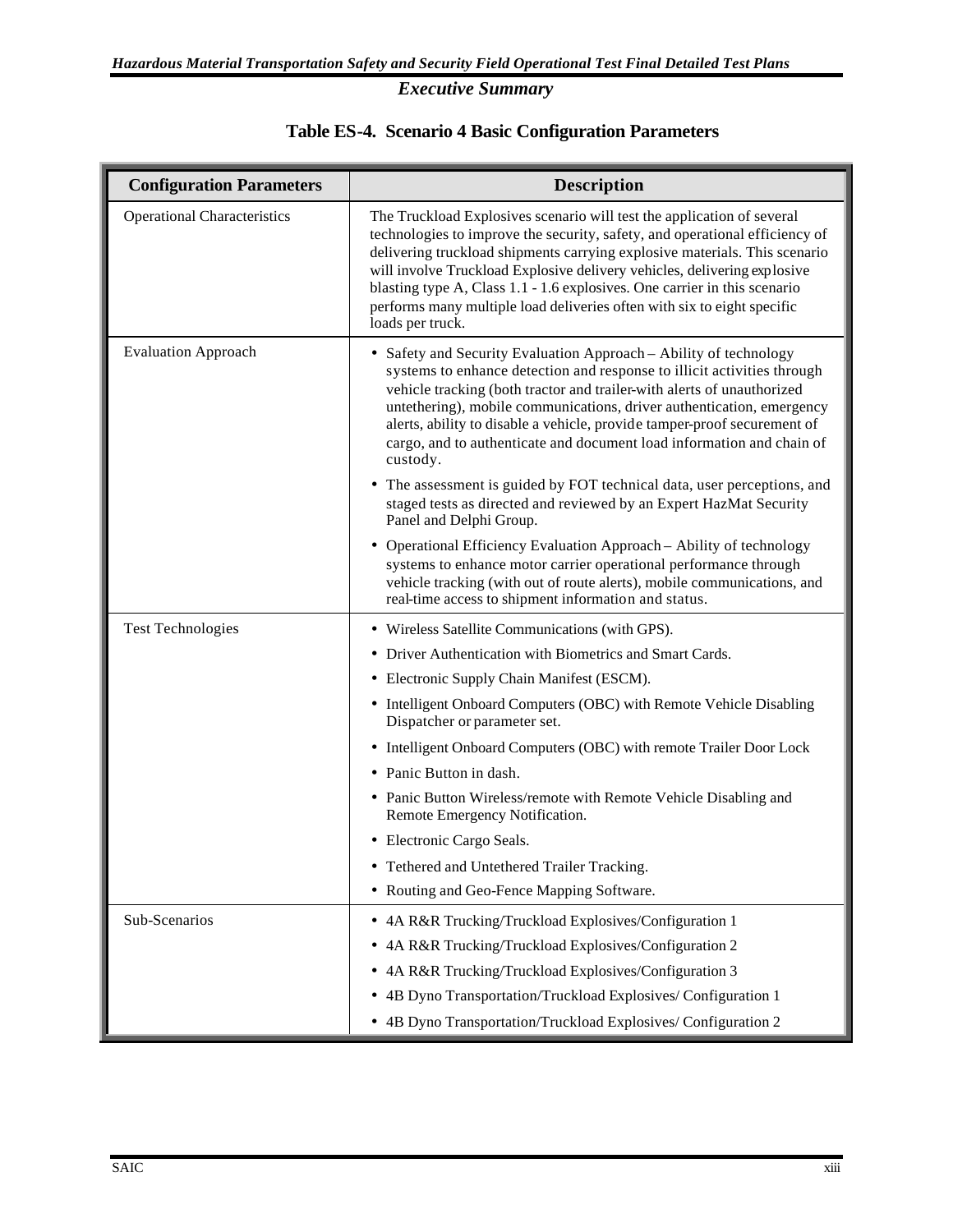Scenario-specific evaluation activities (Section 4) – provides a detailed description of the specific evaluation activities planned for each sub-scenario. The component technology functions and test data streams section describes each planned deployment component, while this section groups them into the defined scenarios. This information summarizes the technology deployments for each of the sub-scenarios and identifies specific data collection opportunities and mechanisms and provides a brief overview of the scenario characteristics. Although the data collection activities are defined by technology, the anticipated benefits are tied to specific scenarios, creating a systems approach to the data collection and assessment of the FOT. This creates the framework for a systems approach to the evaluation.

#### **Overall Evaluation Framework**

The purpose of this FOT is to test methods for leveraging technology and operations to improve HazMat transport security, safety, and operational efficiency. As such, technologies will be demonstrated which can decrease the existing vulnerabilities of HazMat shipments to terrorist activities. The ability of technology, combined with changes in shipper/carrier operations, to achieve this goal will be tested across four distinct HazMat operational scenarios, as defined in the Concept of Operations. In addition to the deployment technology components and systems impact on security, the evaluation will also focus on safety and operational efficiency impacts. These areas will be critical to the success of the FOT as safety and operational efficiency benefits are more directly relevant to a typical HazMat motor carrier's daily operations. While this does not dismiss the security concern that faces HazMat motor carriers, it does recognize the reality that the number of domestic terrorist attacks on HazMat shipments is so infrequent that carriers naturally focus more on accident reduction and improving operational efficiency. The approach to this evaluation will encompass assessing technology solutions aimed at improving security, safety, and operational efficiency throughout the HazMat distribution chain.

Figure ES-1 illustrates the framework of the overall evaluation, which begins with the Concept of Operations that was defined by the Operational Test Team. The Concept of Operations document provides the specific technology deployments for each of the four FOT scenarios. Based largely on this document, the Evaluation Team identified the scenario-specific operational parameters to be examined, which dictate the Evaluation Team's data and information collection efforts. The specific technologies and level of deployments are defined for each designated FOT participant. Based upon the actual deployments, specific data that becomes available can be identified. As shown in Figure ES-1, data will fall into two basic categories: qualitative versus quantitative, and field versus staged. These data elements will be used to measure the effectiveness of each FOT scenario (impact of technologies, participant acceptance, level of use, etc.).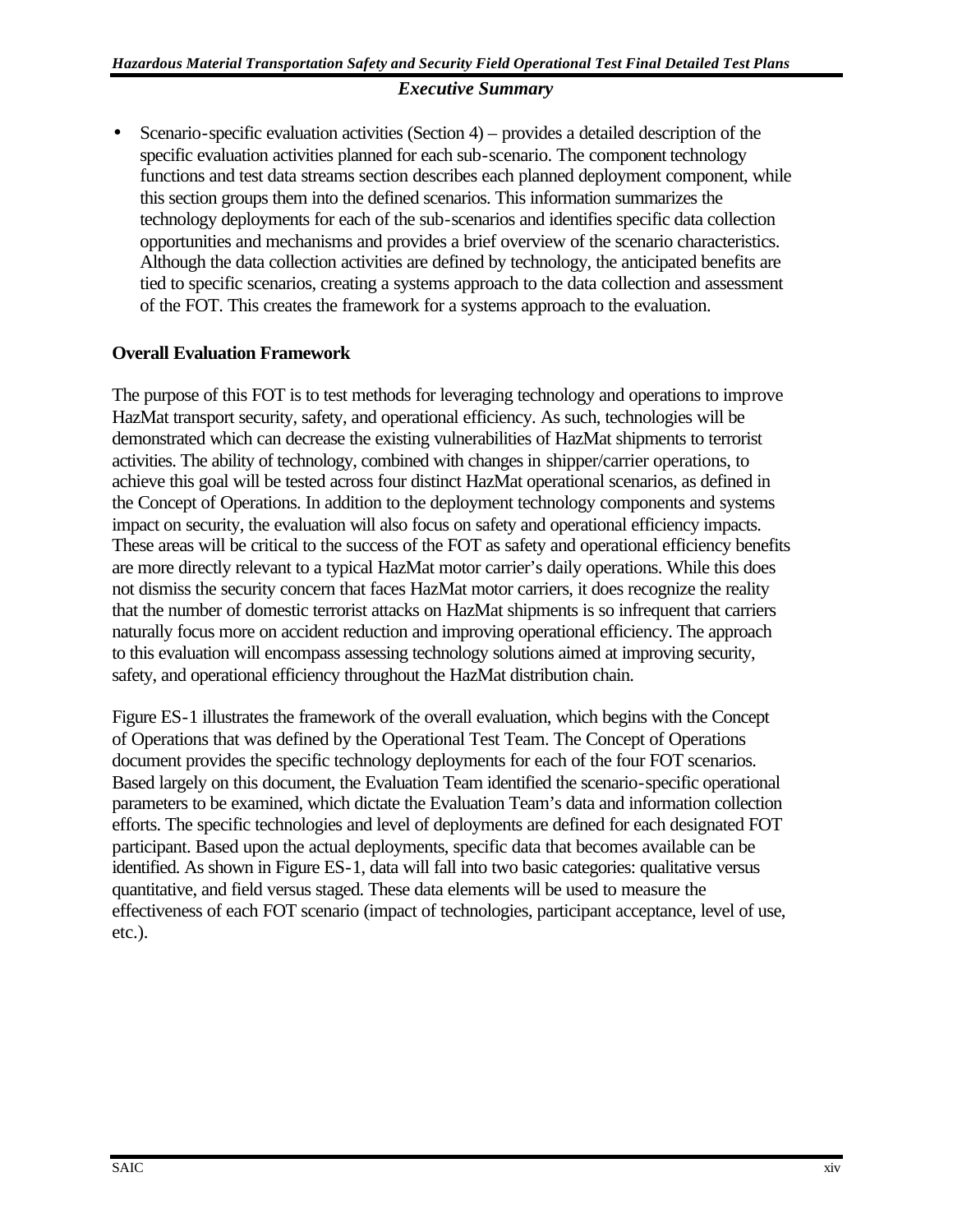



**Figure ES-1. Evaluation Framework**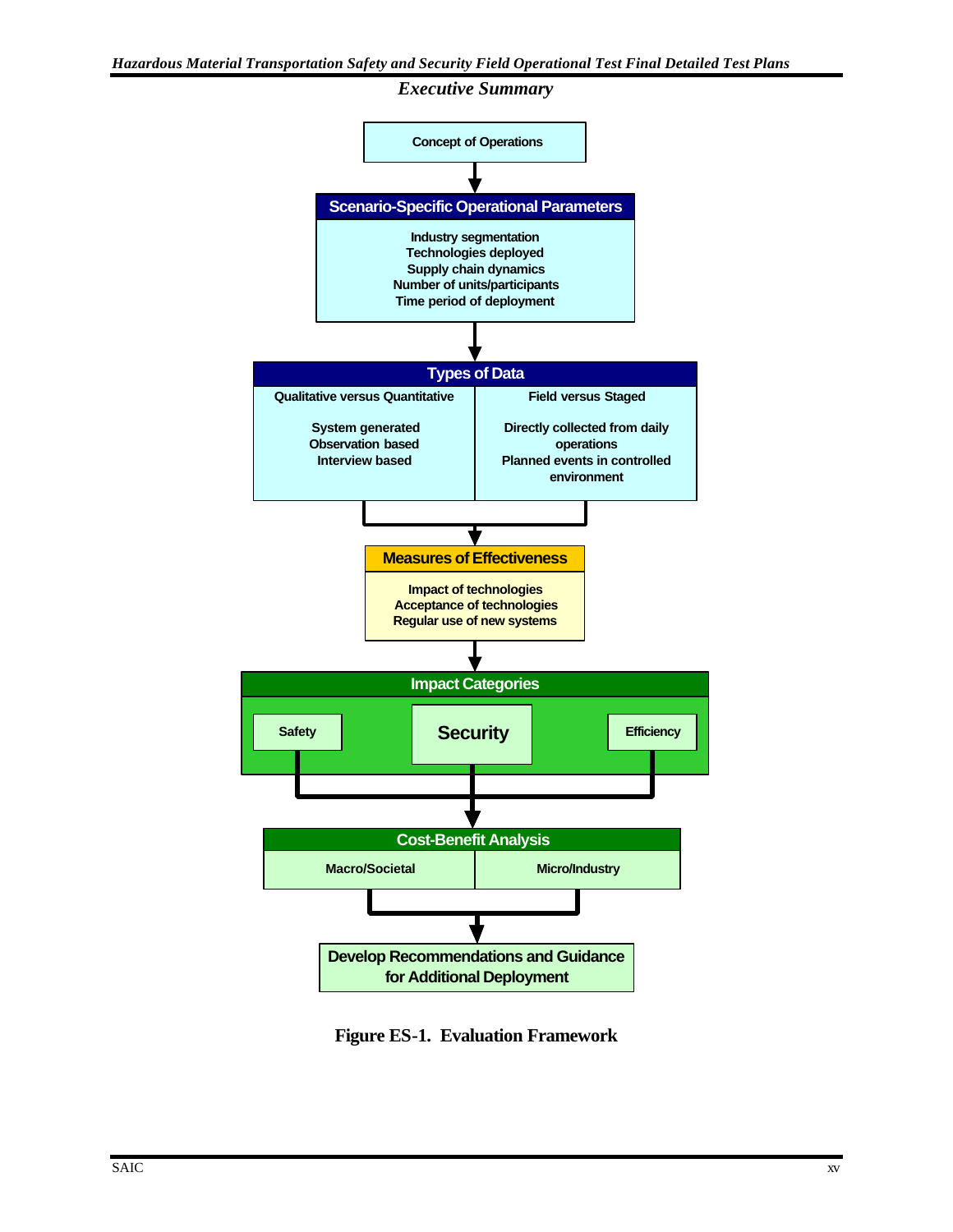The evaluation will focus on the ability of technologies and procedures to reduce HazMat vulnerabilities; identify potential benefits and costs of technology solutions; determine the deployment potential for technologies; and identify the institutional factors that need to be addressed to realize full deployment potential. These will be examined within the framework of three key evaluation areas: Safety and Security, Operational Efficiencies; and Institutional Challenges, and are described as follows.

### **Safety and Security**

The Safety and Security assessment is designed to assess the test technologies and technology suites, which are composed of multiple technologies; and the ability to enhance motor carrier, shipper/consignee, and enforcement detection and response to terrorist actions against HazMat shipments. The individual test technologies, technology suites, and deployment scenarios developed for this FOT were based on the Deployment Team's identification and prioritization of HazMat shipment vulnerabilities. These vulnerabilities focus on the illicit commandeering of HazMat through pilferage and accumulation of poorly managed shipments or attacks directed against drivers/vehicles/loads en route to obtain and use shipments for attacks against individuals and property. The Safety and Security assessment will determine the ranges of costs associated with terrorist attack countermeasures (technology costs) proportional to ranges of consequence avoidance (benefits).

Using the preliminary threat, risk, and consequence analyses developed by Battelle and TSSI as a starting point, SAIC will validate the initial findings and collate the expert opinions of counterterrorism professionals, law enforcement, and HazMat shipping stakeholders to address the goals of the risk assessment (i.e., what are the greatest risks, do the solutions being tested effectively address the risks and to what extent, and what more needs to be done to secure the nation's hazmat shipments?). A core advisory group (Expert Panel) will shape the process, with significant input provided via Delphi surveys administered to a larger working group of subject experts.

#### Expert Panel

The collation of expert opinion will be managed through the direction from a core advisory group consisting of 10 project-sponsored or volunteer experts in HazMat risk and loss prevention and intervention. This "Expert Panel" will be staffed by: members of the FOT deployment and evaluation teams; industry security experts from the American Trucking Associations (ATA); Chemical Manufacturers Association (CMA); representatives from the Commercial Vehicle Safety Alliance (CVSA); leading expert members of associations of fire and police chiefs; the U.S. Department of Transportation; Transportation Security Administration (TSA); and the U.S. Department of Environmental Protection.

The Expert Panel will provide guidance on research methodology, critical analytical assumptions, data collection instruments, and subsequent research findings. Additionally, the Expert Panel will be asked to contribute its knowledge to the design of staged exercises or test events for the FOT technologies in three operational scenarios. The staged events will be designed to exercise the full integration of the technology suites as well as the technology/human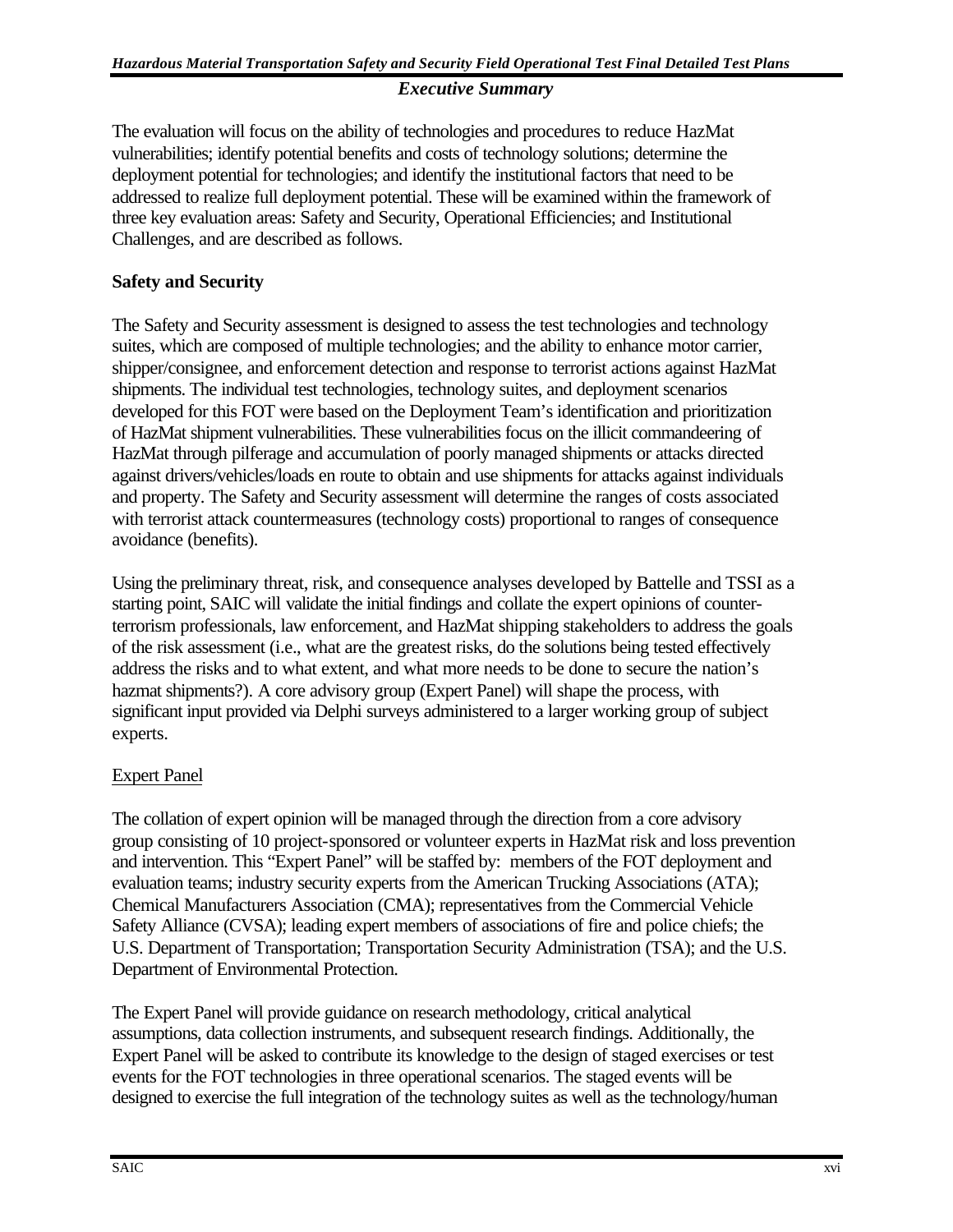interface to effectively detect and respond to staged attacks on HazMat shipments. The panel recommendations for conducting the staged events will be coordinated with the FOT participants to ensure realistic representation of likely attack scenarios and intervention processes to assess the level of success in defeating the attacks.

#### The Delphi Group and Delphi Survey Effort

The Delphi Group will be comprised of a collection of 25 or more individuals, either familiar to the members of the core advisory group, and/or, previously identified through their affiliation with associations, conferences, or working groups (notably the FMCSA HazMat Working Group, recruited to support this effort) that focus on freight security issues.

The Delphi Group will reflect the composition of the Expert Panel in terms of expertise and knowledge of HazMat shipping issues, technology usage, and security and risk assessment. With input from the Expert Panel, three Delphi surveys will be administered with increasing levels pre-knowledge of the FOT findings. These surveys will be developed to establish or validate previously developed linkages between threats to load types/carrier, potential consequences, and countermeasure (technology and procedural) effectiveness to address potential attacks on or using HazMat shipments.

The information developed through these activities will be combined with technology performance from the FOT. Additional resources will include numerous secondary sources to assign ranges of benefits and costs of technology systems in the context of attack consequence avoidance.

### **Operational Efficiencies**

The goal of this evaluation area is to assess the test technologies and technology suites ability to enhance motor carriers' financial performance. If positive returns on investment can be demonstrated by applying the technologies in daily fleet management operations, coupled with the estimated safety and security benefits, then motor carriers would more likely to be willing to invest in the systems. As a result, the motor carriers would gain the safety and security benefits at little or no additional investment cost on their part.

Site visits with participating motor carriers led to the determination that regardless of whether systems are primarily paper-based or highly automated, at least one or more of key business metrics are tracked by the trucking managers to measure the performance of their businesses. Therefore, direct statistical comparison of baseline operating conditions to the FOT operation conditions will enable quantitative analyses to determine whether detectable and significant operational enhancements are achieved via the test suites.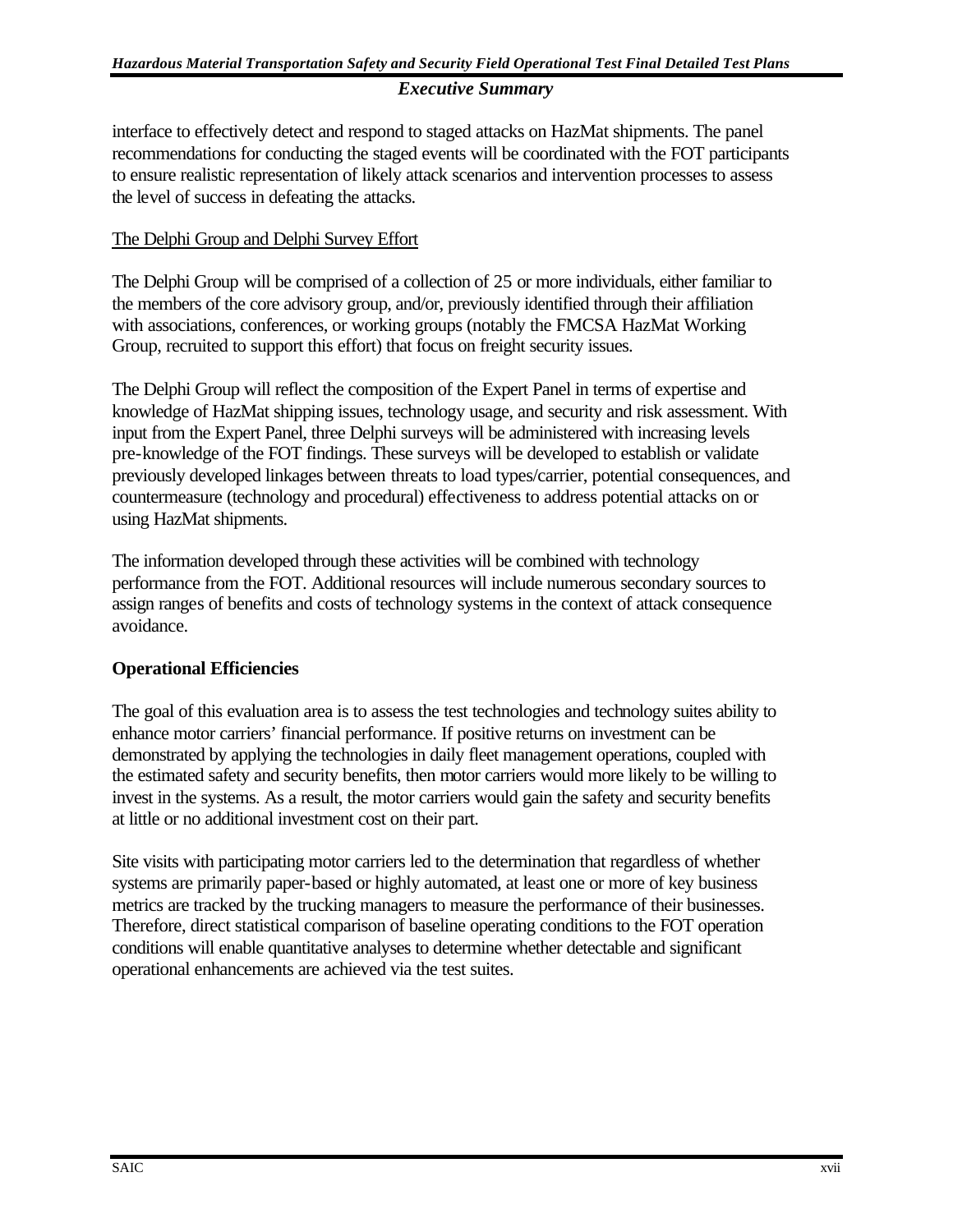#### **Institutional Challenges**

The Safety and Security and Operational Efficiency analyses will establish the relative effectiveness of the test technologies and technology suites. This analysis will also test the relative effectiveness test of commercial-off-the-shelf (COTS) technology systems (with similar functionality to the test technologies). This combined analysis will address critical vulnerabilities and enhance a motor carrier's bottom line. Potentially constraining the expansion of the FOT concepts to the larger universe of HazMat trucking transportation will undoubtedly involve a number of institutional challenges that would need to be addressed to promote industry wide deployment of the technologies.

Key perceptions concerning technological efficacy; cost effectiveness; applicability to operations; processes and practices changes; trends in HazMat carriage; and direction of current and future security initiatives will be collected via interviews with FOT participants. These participants will include motor carriers, enforcement and response personnel, and technology deployers; industry stakeholders; government officials; and technology vendors before, during, and post FOT. The perceptions will allow the Evaluation Team to assess factors that may limit or promote the use of technology-enabled security enhancements. In the case of limitations, suggested countermeasures will be solicited from interviewees.

#### **Evaluation Outputs**

The analytical framework, supported through the collection and processing of detailed data elements combined with secondary data sources and expert opinion, described in the Detailed Test Plans, will enable the Evaluation Team to:

- Assess the ability of technology systems and technology-enhanced motor carrier and enforcement processes to reduce HazMat vulnerabilities and the potential consequences of terrorist attacks using HazMat shipments as weapons of mass destruction.
- Identify operational efficiency benefits by assessing the effectiveness of the operational test technologies to improve operational efficiency throughout the HazMat movement chain.
- Detail costs for individual test system components and integrated HazMat systems leading to a cost analysis that estimates the cost of deploying these technologies (both individual components and integrated systems) throughout the freight industry.
- Present a relevant benefit-cost analysis for individual test components and integrated test systems covering both industry return on investment (ROI) benefit-cost, and societal benefitcost from reduced vulnerabilities to terrorism and improved safety.
- Establish ranges of safety, security, and operational benefits and costs associated with the technology systems by key segments of the HazMat trucking industry.
- Working with the Deployment Team, provide a comprehensive compendium of promising commercially available technology solutions across a wide spectrum of implementation costs.